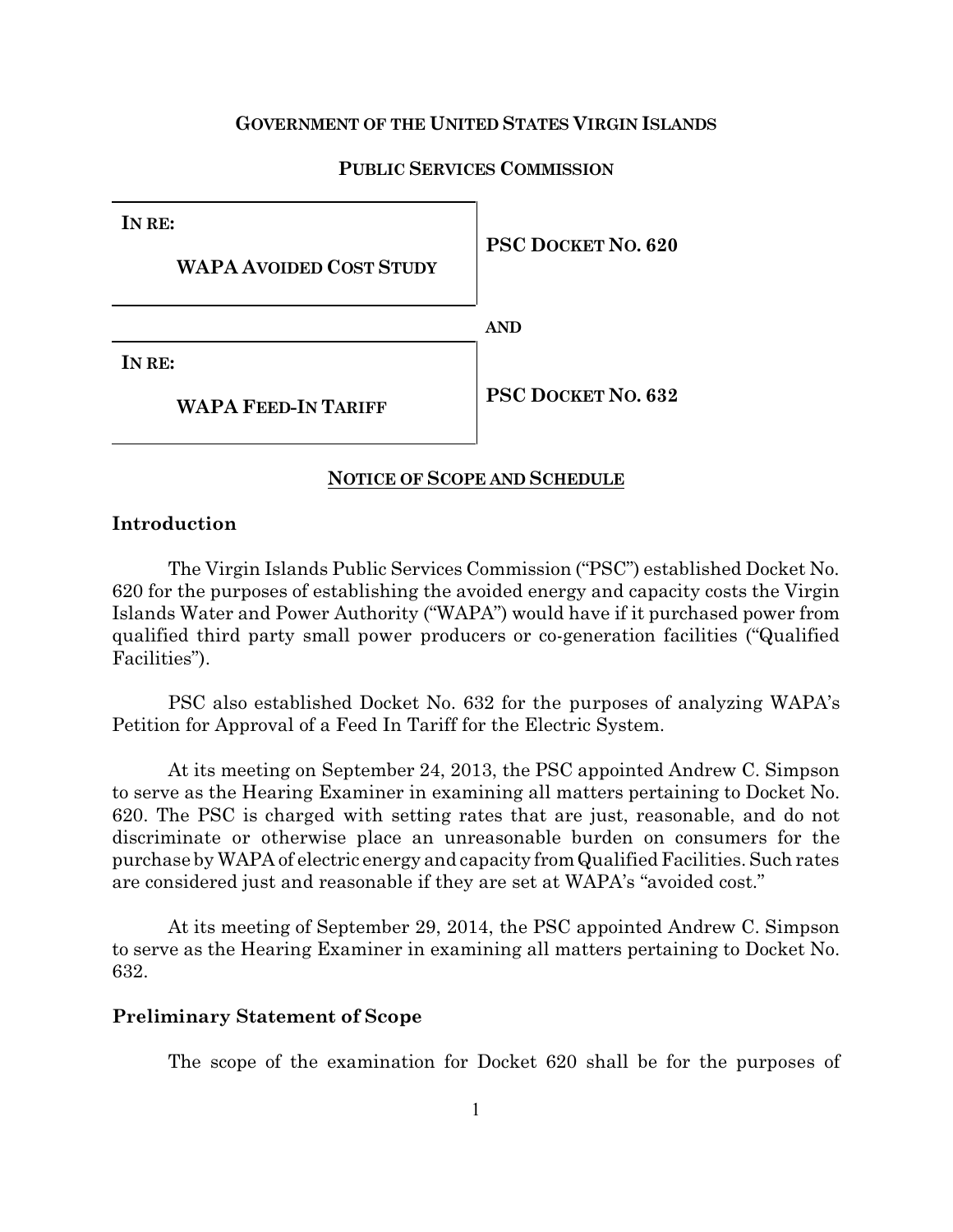receiving evidence and making recommendations to the PSC, based upon that evidence, as to (a) the factors the PSC should consider in determining WAPA's avoided costs and (b) the rates that PSC should adopt for WAPA's purchases of electricity and capacity from Qualified Facilities. Because WAPA has indicated that its Integrated Resource Plan ("IRP") is an important factor in analyzing the Avoided Cost Rate, the scope necessarily includes the IRP as well (to the extent that it is a factor in considering the Avoided Cost Rate).

The scope of the examination for Docket No. 632 shall be for the purposes of receiving evidence and making recommendations to the PSC, based upon that evidence, regarding WAPA's petition for approval of a Feed In Tariff and recommendations as to the rates at which qualified renewable energy producers will be compensated when they sell power back to WAPA.

Because of the inter-related nature of the two dockets, and in the interests of efficiency, it is the Hearing Examiner's intention to proceed with the two dockets on parallel schedules. Prior to the point of scheduling public hearings on each docket, the Hearing Examiner will entertain suggestions from the participants as to whether the hearings on the two dockets should be consolidated or proceed separately (with a separate record created for each rather than a consolidated record).

# **Schedule**

The schedule below reflects the intent of the Hearing Examiner to follow the existing Virgin Islands Rules and Regulations found at 30 V.I.R.R. §§11-31 and 11-42. The Hearing Examiner sees no compelling need to waive these rules as provided by 30 V.I.R.R. §§11-92. Unless otherwise modified by the Hearing Examiner, the following schedule shall apply to this docket:

- 1. WAPA filed its Avoided Cost Report on **February 29, 2016.**
- 2. WAPA filed its 2016 IRP with the PSC on our about **December 14, 2016.**
- 3. The Hearing Examiner is in possession ofthe 2016 IRP, which bears an indication that itis "Draft Report Revision 3" but which the Hearing Examiner understands is intended to serve as the final IRP. If this is not the final report, WAPA shall provide the Hearing Examiner with the final report **immediately.**
- 4. By **March 1, 2017**, PSC staff shall send copies of this Order to (a) any person or entity that has requested information about WAPA's avoided cost rates; (b) any person or entity that has applied to be a QF; (c) any person or entity known to PSC staff to be interested in becoming a QF and (d) any person or entity that has requested information about WAPA's Feed In Tarrif. If an individual or entity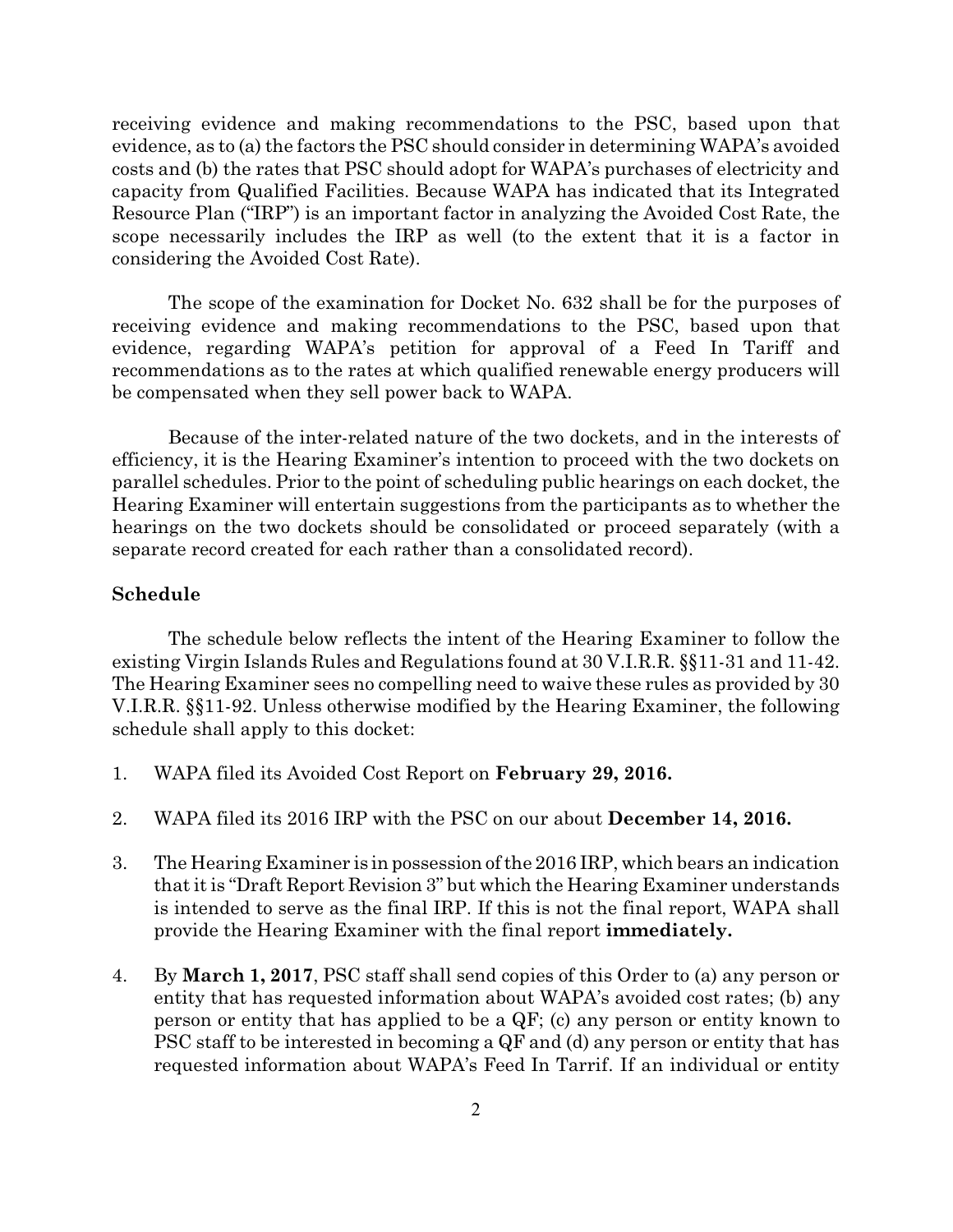expresses an interest in WAPA's avoided cost rates or the Feed In Tariff after March 1, 2017, staff shall endeavor to give such individual or entity a copy of this Order with reasonable dispatch.

- 5. PSC staff shall also give/publish any other notice of this Order as required by statute or regulation by **March 1, 2017**.
- 6. Any QF or potential QF, may intervene in Docket No. 620 by filing a Notice of Appearance on or before **March 15, 2017.** Any person interested in WAPA's Feed In Tariff may intervene in Docket No. 632 by filing a Notice of Appearance on or before **March 15, 2017.** Requests for intervention after March 15, 2017 must be by motion and leave of the Hearing Examiner. An order authorizing such intervention may include a limitation upon the intervenor's right to participate in discovery so that the proceedings are not delayed.
- 7. Discovery
	- a. **Docket No. 620 Discovery:** Effective with the issuance of this Order, PSC staff and any party that has intervened may serve interrogatories or requests for production of documents ("discovery requests") upon WAPA that are directed at obtaining information that the propounding party believes will assist it in understanding WAPA's Avoided Cost Report and/or the IRP.
		- i. If a party intends to rely upon data or evidence other than that obtained from WAPA in challenging WAPA's Avoided Cost Report or to propose an alternative avoided cost, then that party shall promptly, but **no later than March 15, 2017**, produce copies of such evidence to WAPA and all other parties. WAPA may seek discovery relating to such data/evidence in the same manner as provided with respect to discovery propounded to WAPA and the party receiving such discovery shall object/respond in the same manner and under the same schedule as required for WAPA when it is responding to discovery.
	- b. **Docket No. 632 Discovery:** Effective with the issuance of this Order, PSC staff and any party that has intervened may serve interrogatories or requests for production of documents ("discovery requests") upon WAPA that are directed at obtaining information that the propounding party believes will assist it in understanding WAPA's Petition for Approval of a Feed In Tariff for the Electric System.
		- i. If a party intends to rely upon data or evidence other than that obtained from WAPA in challenging WAPA's petition for approval of a Feed In Tariff or to propose an alternative Feed In Tariff, then that party shall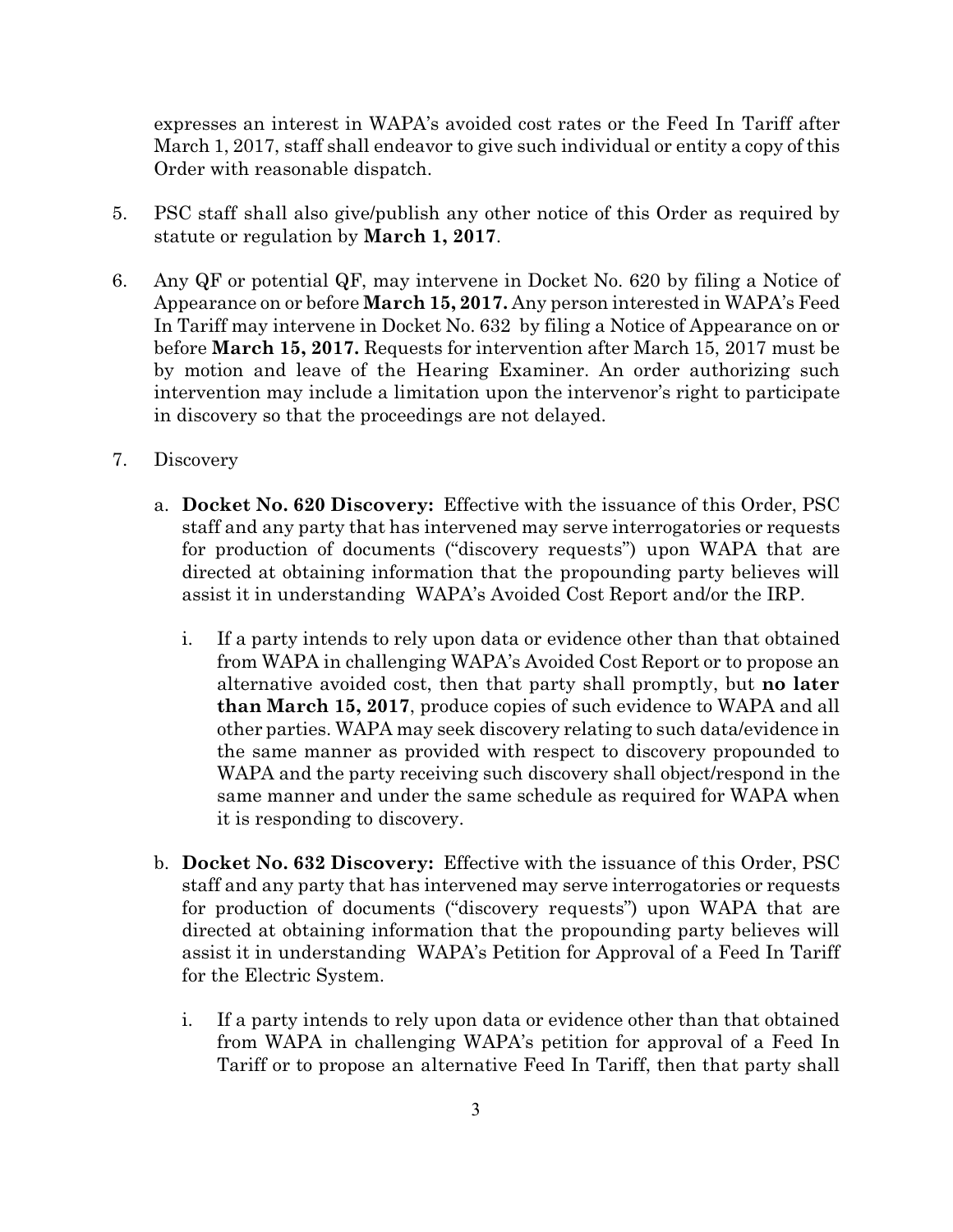promptly, but **no later than March 15, 2017**, produce copies of such evidence to WAPA and all other parties. WAPA may seek discovery relating to such data/evidence in the same manner as provided with respect to discovery propounded to WAPA and the party receiving such discovery shall object/respond in the same manner and under the same schedule as required for WAPA when it is responding to discovery.

## c. **Discovery Generally:**

- i. Parties propounding discovery shall attempt to avoid serving discovery that duplicates requests propounded by someone else. All parties shall be served copies of discovery and discovery responses. To the extent that discovery is duplicative, WAPA may respond by incorporating a response to an earlier request (specifically identifying the prior request and response). To the extent that only a portion of a request is duplicative, WAPA may incorporate a prior response to the portion that is duplicative but shall also respond to the remaining portion of the request that is not duplicative.
- ii. Any documents produced shall be numbered with an individual identifying number (*e.g.,* a "Bates" number or similar number system). Responses to individual requests for production of documents shall identify the specific documents that are responsive to a particular request. (*E.g.*, a response, "See all documents produced to date" is not acceptable.)
- iii. If WAPA objects to any discovery requests, it shall serve written objections to the specific discovery request for which it has an objection within 14 days of receiving the discovery requests, specifying the nature of the objection with sufficient detail such that the propounding party may understand the objection and, if appropriate, rephrase the discovery request to meet the objection. For example, if the objection is that the discovery request is "vague," WAPA shall state which word or words it believes is/are vague and how it interprets the request. Any objection not raised within 14 days of receiving the discovery request shall be deemed waived.
- iv. A propounding party receiving an objection from WAPA to a discovery request shall have 7 days to either resolve the objection informally with WAPA or file a motion with the Hearing Examiner for a ruling on the objection. WAPA shall respond to any such motion within 7 days of receipt; no reply to such response will be accepted absent extraordinary circumstances.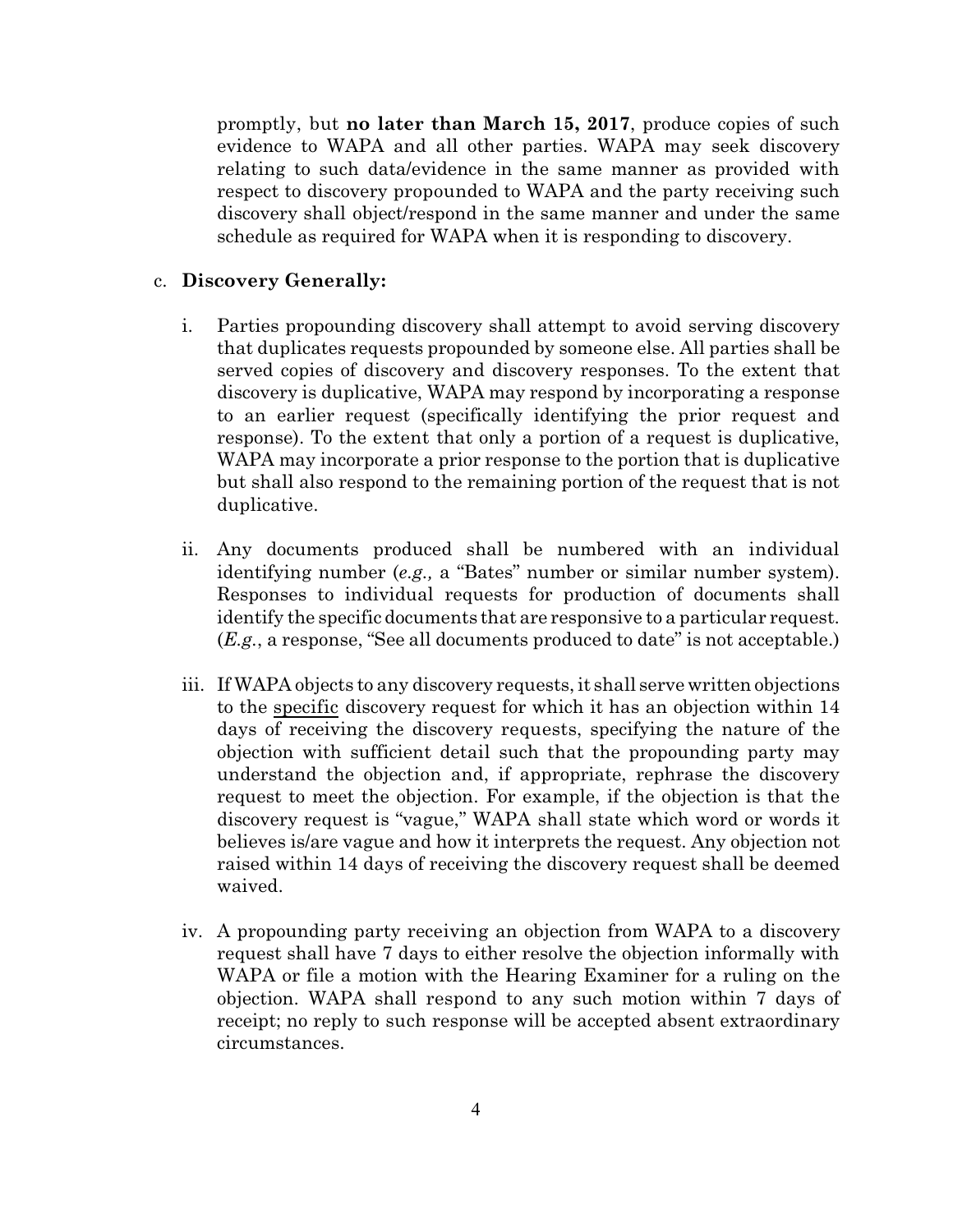- v. WAPA shall respond to any discovery request within 21 days of receiving same except to the extent it has objected to the request. If WAPA objects to a portion of a particular request, it shall respond to the portion for which it has no objection. If it believes a request is vague, the objection shall set forth with particularity the reason the request is vague and how WAPA interprets the request. For any response to a request for production, WAPA shall state whether it has fully responded to the request. The party propounding discovery and WAPA may stipulate, without the approval of the Hearing Examiner, to extend the deadline for responding to a discovery request by up to 14 days.
- vi. Discovery requests and responses may be served electronically. The parties are encouraged to create a repository on the Internet where any interested party and the public may access the documents that are produced in this matter.
- vii. All discovery shall be served upon the party from whom discovery is sought on or before **April 3, 2017**.
- 8. A telephonic status conference will be held with representatives of WAPA, PSC staff, and any intervenors on **May 1, 2017** at 10:00 a.m. for the purposes of considering any changes to this schedule, the preliminary statement of scope set forth above, and the procedure to be followed in the evidentiary hearing.
- 9. Briefing on Avoided Cost Rates:
	- a. Any party wishing to challenge any portion of WAPA's Avoided Cost Report shall file a brief or memorandum identifying the issues it disputes and submitting (or identifying, if the documents are available in a repository) any evidentiary material that it believes supports such challenge by **June** 1, 2017.
		- i. To the extent that a party wishes to propose alternative avoided cost rates, the brief or memorandum shall specify the proposed alternative cost rates and the evidentiary basis for same. To the extent that a proposed alternative avoided cost rate is based upon evidence that was not produced by WAPA in discovery, the proposing party shall include such evidence in an appendix to the brief/memorandum.
	- b. WAPA shall file any response to any such challenge or to any proposed alternative avoided cost rate by **June 30, 2017.**
	- c. A party wishing to file a reply to any response by WAPA shall file such reply by **July 14, 2017.**